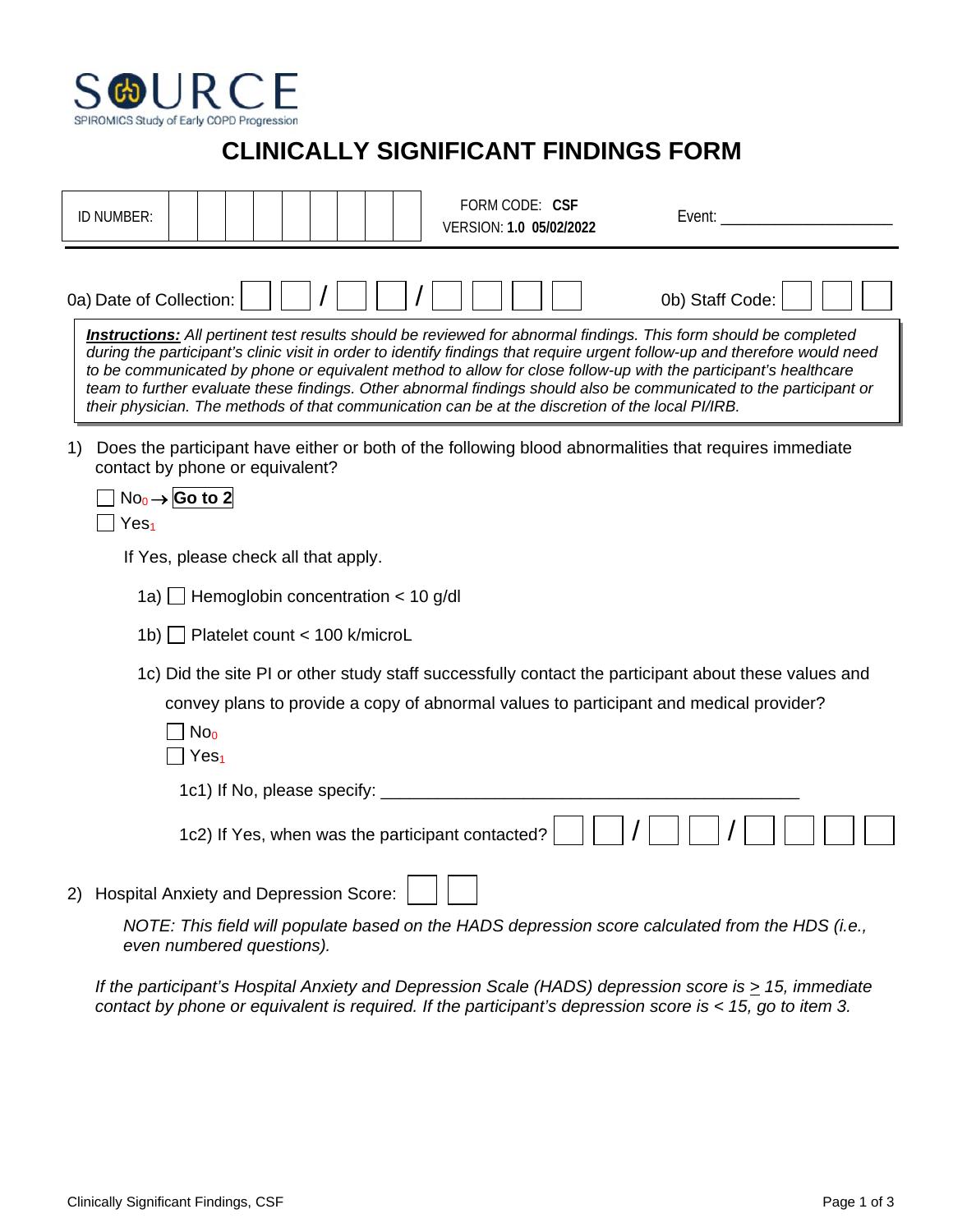|     | FORM CODE: CSF<br>ID NUMBER:<br>Event: ____________<br>VERSION: 1.0 05/02/2022                                                |
|-----|-------------------------------------------------------------------------------------------------------------------------------|
|     | 2a) Did the site PI or other study staff successfully contact the participant about these values and                          |
|     | convey plans to provide information about the abnormal values to the participant and medical                                  |
|     | provider?                                                                                                                     |
|     | No <sub>0</sub>                                                                                                               |
|     | Yes <sub>1</sub>                                                                                                              |
|     |                                                                                                                               |
|     | 2a2) If Yes, when was the participant contacted?                                                                              |
| 3). | Does the participant have any of the following CT findings that require immediate contact by phone or<br>equivalent?          |
|     | $No_0 \rightarrow$ Go to 4<br>Yes <sub>1</sub>                                                                                |
|     | If Yes, please check all that apply.                                                                                          |
|     | 3a) Aortic aneurysm $> 45$ mm                                                                                                 |
|     | $3b)$ Dense aortic valve calcification                                                                                        |
|     | 3c)<br>$\Box$ Lung nodules or masses with the following characteristics based upon findings consistent                        |
|     | with LungRADS "Suspicious" categorization:                                                                                    |
|     | - solid nodules $\geq 6$ mm if new, $\geq 8$ mm if present at baseline, or if present at baseline and<br>growing for any size |
|     | - partially solid nodules $\geq 6$ mm with solid component $\geq 6$ mm, or with new or growing<br>solid component of any size |
|     | - endobronchial nodules                                                                                                       |
|     | 3d) Pneumonia or imaging finding strongly suspicious for pneumonia                                                            |
|     | 3e) □ Large pericardial or pleural effusion                                                                                   |
|     | Other finding needing urgent follow-up<br>3f)                                                                                 |
|     |                                                                                                                               |
|     | 3g) Did the site PI or other study staff successfully contact the participant about these values and                          |
|     | convey plans to provide information about the abnormal values to the participant and medical                                  |
|     | provider?                                                                                                                     |
|     | No <sub>0</sub>                                                                                                               |
|     | Yes <sub>1</sub>                                                                                                              |
|     |                                                                                                                               |
|     | 3g2) If Yes, when was the participant contacted?                                                                              |